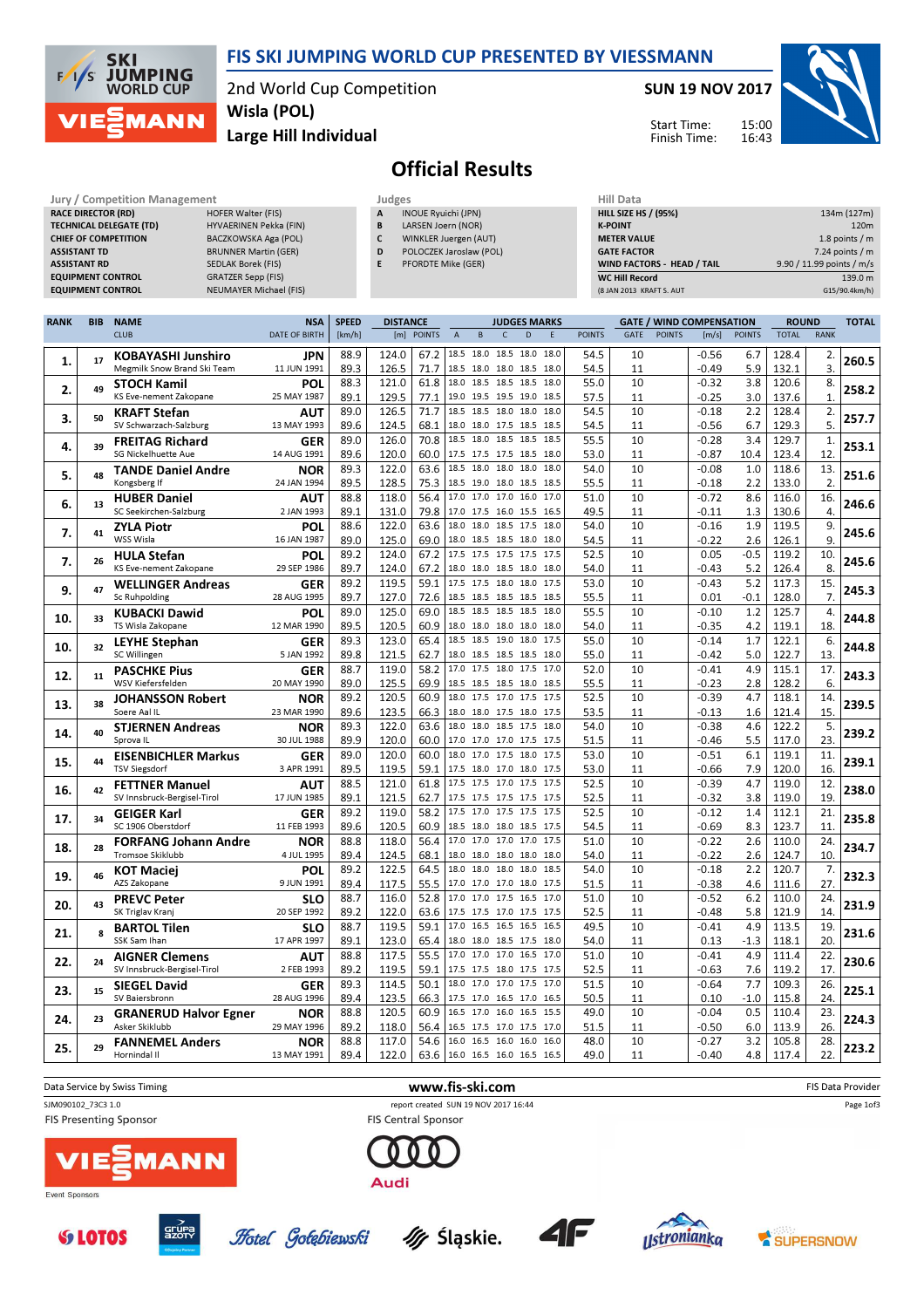## FIS SKI JUMPING WORLD CUP PRESENTED BY VIESSMANN

2nd World Cup Competition Wisla (POL)

SUN 19 NOV 2017

Start Time: Finish Time:



Large Hill Individual

**SKI** 

 $F/1/S$ 

**JUMPING**<br>WORLD CUP

**MANN** 

Official Results

| <b>RANK</b> | <b>BIB</b> | <b>NAME</b>                    | <b>NSA</b>           | <b>SPEED</b> | <b>DISTANCE</b> |            |      | <b>JUDGES MARKS</b> |                          |    |                          |               | <b>GATE / WIND COMPENSATION</b> |               |         |               | <b>ROUND</b> |             | <b>TOTAL</b> |
|-------------|------------|--------------------------------|----------------------|--------------|-----------------|------------|------|---------------------|--------------------------|----|--------------------------|---------------|---------------------------------|---------------|---------|---------------|--------------|-------------|--------------|
|             |            | <b>CLUB</b>                    | <b>DATE OF BIRTH</b> | [km/h]       |                 | [m] POINTS |      |                     |                          | D. |                          | <b>POINTS</b> | <b>GATE</b>                     | <b>POINTS</b> | [m/s]   | <b>POINTS</b> | <b>TOTAL</b> | <b>RANK</b> |              |
| 26.         |            | <b>KOBAYASHI Ryoyu</b>         | JPN                  | 89.1         | 112.5           | 46.5       | 17.0 | 16.5                |                          |    | 16.5 17.0 16.0           | 50.0          | 10                              |               | $-0.71$ | 8.5           | 105.0        | 30.         | 222.9        |
|             |            | Tsuchiya Home Ski Team         | 8 NOV 1996           | 89.4         | 120.5           | 60.9       |      |                     | 18.0 17.5 17.0 17.0 17.5 |    |                          | 52.0          | 11                              |               | $-0.42$ | 5.0           | 117.9        | 21.         |              |
| 27.         |            | <b>POPPINGER Manuel</b>        | <b>AUT</b>           | 88.7         | 116.0           | 52.8       |      |                     |                          |    | 17.0 16.5 17.0 16.5 16.0 | 50.0          | 10                              |               | $-0.39$ | 4.7           | 107.5        | 27.         | 221.7        |
|             |            | SV Innsbruck-Bergisel-Tirol    | 19 MAY 1989          | 89.1         | 120.5           | 60.9       |      |                     | 17.5 17.0 17.5 17.0 17.5 |    |                          | 52.0          | 11                              |               | $-0.11$ | 1.3           | 114.2        | 25.         |              |
| 28.         |            | <b>AALTO Antti</b>             | <b>FIN</b>           | 89.0         | 119.0           | 58.2       |      |                     |                          |    | 17.0 17.5 17.5 17.0 17.0 | 51.5          | 10                              |               | $-0.22$ | 2.6           | 112.3        | 20.         | 220.5        |
|             |            | Kiteen Urheilijat              | 2 APR 1995           | 89.4         | 115.5           | 51.9       |      |                     |                          |    | 17.0 17.0 17.5 17.0 17.0 | 51.0          | 11                              |               | $-0.44$ | 5.3           | 108.2        | 29.         |              |
| 29.         |            | <b>ITO Daiki</b>               | <b>JPN</b>           | 89.2         | 119.0           | 58.2       |      |                     |                          |    | 18.0 17.0 18.0 17.5 17.5 | 53.0          | 10                              |               | $-0.21$ | 2.5           | 113.7        | 18.         | 219.5        |
|             |            | Megmilk Snow Brand Ski Team    | 27 DEC 1985          | 89.6         | 126.0           | 70.8       |      |                     | 11.0 11.0 11.0 11.5 11.0 |    |                          | 33.0          | 11                              |               | $-0.17$ | 2.0           | 105.8        | 30.         |              |
| 30.         |            | <b>HAYBOECK Michael</b>        | <b>AUT</b>           | 89.2         | 113.5           | 48.3       |      |                     | 17.0 16.5 16.5 17.0 16.5 |    |                          | 50.0          | 10                              |               | $-0.62$ | 7.4           | 105.7        | 29.         | 214.0        |
|             |            | UVB Hinzenbach-Oberoesterreich | 5 MAR 1991           | 89.5         | 115.0           | 51.0       |      |                     |                          |    | 16.5 17.0 17.0 16.5 17.0 | 50.5          | 11                              |               | $-0.57$ | 6.8           | 108.3        | 28.         |              |

| 104.7<br>3.6<br>31<br>104.6<br>32.<br>103.4<br>1.4<br>33.<br>1.6<br>103.1<br>34. | 104.7<br>104.6<br>103.4 |
|----------------------------------------------------------------------------------|-------------------------|
|                                                                                  |                         |
|                                                                                  |                         |
|                                                                                  |                         |
|                                                                                  | 103.1                   |
| 102.0<br>35.                                                                     | 102.0                   |
| 101.4<br>36.                                                                     | 101.4                   |
| 100.7<br>37.                                                                     | 100.7                   |
| 97.3<br>38.                                                                      | 97.3                    |
| 96.8<br>39.                                                                      | 96.8                    |
| 94.8<br>40.                                                                      | 94.8                    |
| 92.1<br>41.                                                                      | 92.1                    |
| 91.1<br>42.                                                                      | 91.1                    |
| 7.9<br>90.7<br>43.                                                               | 90.7                    |
| 7.3<br>90.1<br>44.                                                               | 90.1                    |
| 90.0<br>45.                                                                      | 90.0                    |
| 85.8<br>46.                                                                      | 85.8                    |
| 85.0<br>47.                                                                      | 85.0                    |
| 81.8<br>48.                                                                      | 81.8                    |
| 79.3<br>49.                                                                      | 79.3                    |
|                                                                                  |                         |

### **Disqualified**

3 ZAJC Timi SLO SCE 4

SCE 4 : SUIT